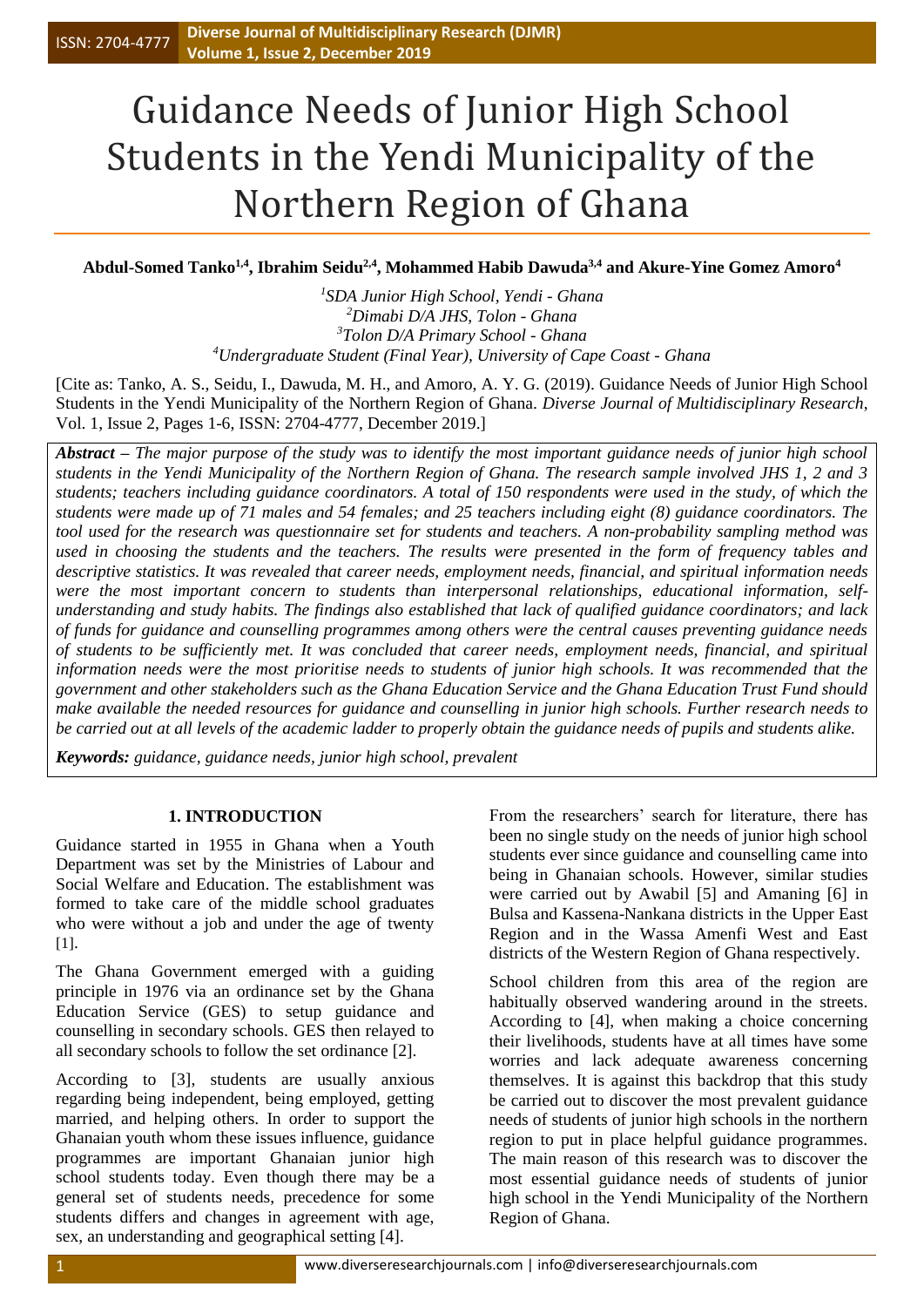The study was conducted out in the Yendi Municipality. The Municipality is strategically sited at the hub of the Eastern corridor of the Northern Region and has a landmass of 1,446.3 sq. km. [7]. Yendi, the capital of the Municipality is about 90 km from the Northern Regional capital, Tamale. There are 38 junior high schools in the Yendi municipality.

## **2. LITERATURE REVIEW**

# *Prevalent Guidance Needs of Junior High School Students*

Guidance needs originate from the piece of evidence that families have gone through considerable transformations that had led to the fall of unity among families and high divorce rate [8]. To this effect, researchers have worked on the following guidance needs of students:

## *Study Habits*

A lot of countries employ guidance to support school children to study comfortably and also conquer every predicament which make studies complicated [9]. According to [10], several African countries implementing fresh learning structures, when it develops into totally effective, a lot of children may not succeed in their educational career and would call for assistance with their study habits.

Study habit is one of the major worries of school children [5] and they wish to get their hands on useful study habits [11]. According to [12], there is the call for guidance in schools, particularly the call for appropriate studying skills and styles. Additionally, study habit is a key worry of adolescent students [13].

# *Educational Information*

As a professional on matters on the subject of a child and adolescent growth, the counsellor's responsibility is to be a leader for a transformation in the school setting [14]. In a survey carried out by [15] revealed that 89% of students in Lebanon's secondary schools required to be familiar with educational information.

# *Spiritual Information*

Research conducted on 5000 students in Nigeria established that merely 12% showed the call for spiritual concern, which for that reason stated that spiritual needs happened not to be a prevailing worry for students [16].

## *Career Information*

Out of the first five needs, three concerned career needs as indicated in a survey on 344 students in Calgary which established the need for information concerning career decision making [17]. In another survey carried out in Lebanon by [15] indicated that 90% required further information on careers as well as career information being positioned as the first guidance need [18].

# *Interpersonal Relationship*

A study in Nigeria established that interpersonal relationship was a prevailing need among adolescent students [19]. Another study showed that over 70% of students in South Africa articulated they have to relate with their colleagues [3].

## *Self-Understanding*

Studies have made known that self-understanding is precedence for students. According to [18], selfunderstanding as a guidance need was positioned second in China among students. Also, it was established by [3] that 72% of students in secondary schools in South Africa required to know themselves.

# *Employment Information*

Students require assistance in searching for appropriate and rewarding employment [11]. A research finding in Kuwait showed that finding job was one of the utmost worries among secondary school students [20]. In another study by [3], [21] revealed that students of secondary schools positioned employment as the topmost guidance need.

## *Financial Information*

The most important apprehension for young folk is to make money for the payment of school fees and fulfilling other needs as established in a research carried out among West African countries [22].

# *The Extent the Guidance Needs of Students Are Met*

Researchers have talked concerning adolescents and their needs and the various means of handling them [23]. However, the guidance needs of the youth are not met satisfactorily. For that reason, it was challenged that the matter of properly meeting the needs of the youth ought to develop into a matter of immense concern [23]. It was established in a study finding that 60% of students having their career guidance needs not met satisfactorily, hence, they articulated a desire for further assistance with realising their careers [3].

## *Reasons Why Students Not Having Their Guidance Needs Adequately Met*

Research findings indicated that deficient in competent guidance officers, lack of funds, non availability of guidance offices and high workload on coordinators were the most important issues getting in the way of useful delivery of guidance works [24].

# **3. RESEARCH METHODOLOGY**

## *Research Design*

The researchers adopted a cross-sectional design to determine the guidance needs of junior high school students in the Yendi Municipality of the Northern Region of Ghana using a quantitative approach.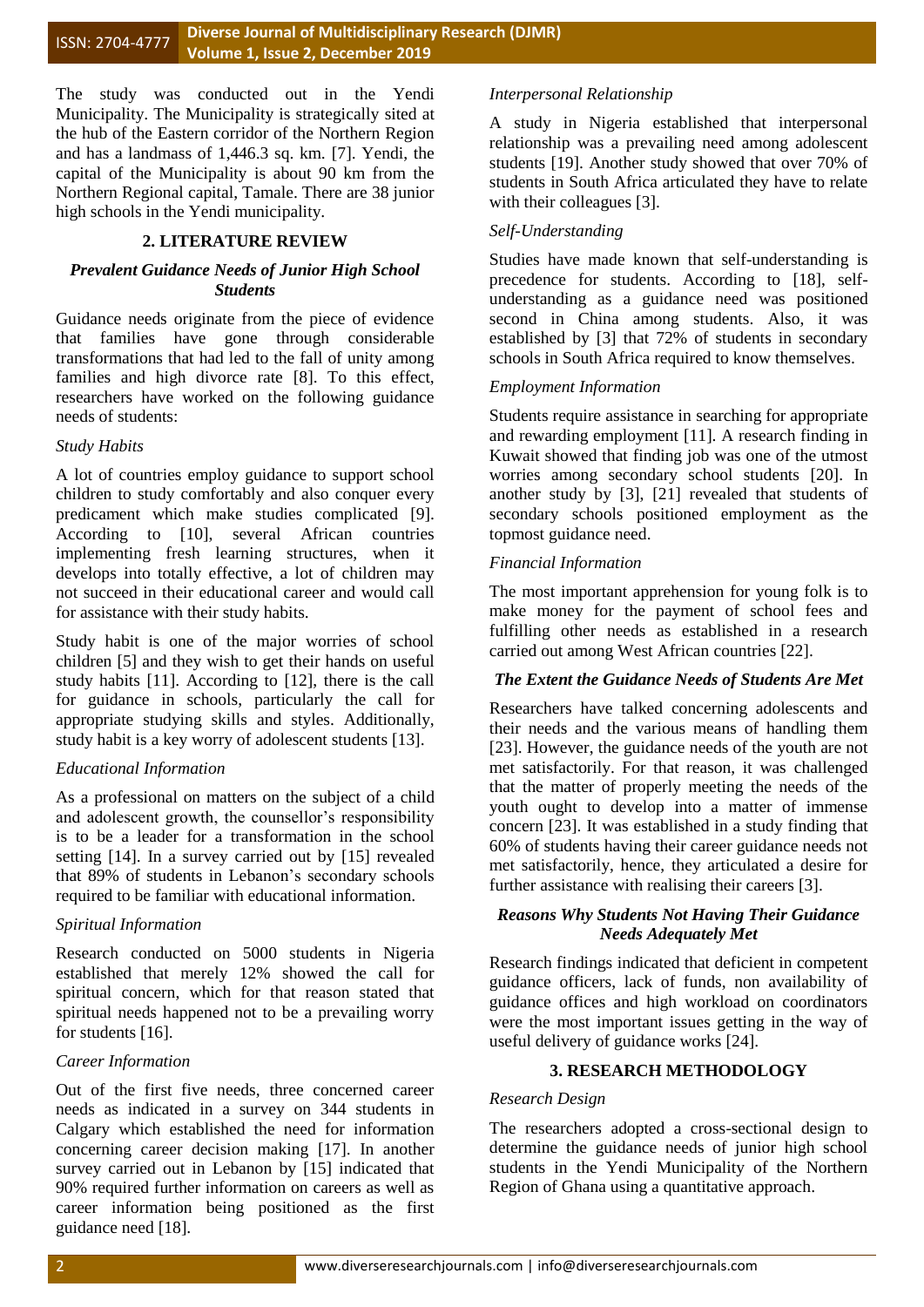#### *Sample Size*

A total of 150 respondents comprising 125 students and 25 teachers including guidance coordinators were selected conveniently from 38 schools in the municipality.

#### *Target Population*

The population of the study comprised junior high school students in forms 1, 2 and 3; and teachers including guidance coordinators from the various schools in the Yendi Municipality.

## *Sampling Technique*

A convenient sampling method was used to select respondents. This type of method was used because it is relatively cheaper to use and is it easy to carry out. Data collection using this technique can also be done within a short period of time.

## *Data Gathering Procedure*

Self-administered questionnaire was the key instrument used in obtaining data from the students and teachers. The questions were related to the objectives of the study and were independently responded to by the respondents. The topic was explored using multiple questions format.

The questionnaire was adopted from Amaning [6]. The questionnaire for the students was in two columns: column 'A' and column 'B'. Column 'A' consisted of 40 items on 4 point-scale to which students were required to indicate the extent to which the needs are important to them. Column 'B' also consisted of 40 items on 3 point-scale, where students indicated the extent to which the needs are being met. The needs were grouped under 8 scales, these are study habit, educational information, career information, spiritual needs, financial needs, employment information, interpersonal relationship and self-understanding. The questionnaire for the teachers and guidance and counselling coordinators was in two sections. The first section was on personal records. The other sections sought information on the issues students mostly brought to the teachers. It also asked why students' needs are not being met. Some of the questions are solely meant for the guidance coordinators.

The researchers visited the selected schools to administer the questionnaires. With the help of the teachers selected from the various schools, the students were gathered in their classrooms and the questionnaire was given to them.

They were briefed on how to respond to the items and they were given the opportunity to ask questions to get clarification to difficulties they came across in the course of responding to the items.

The questionnaire for the teachers and the guidance coordinators were also hand-delivered in each of the schools. In order to encourage the respondents' quick

response to the questionnaire, they were given explanations on the purpose of the study and the importance of the study to the guidance programmes and educational policy formation and why their cooperation is solicited.

## *Data Analysis*

The gathered data were analysed and presented using frequency tables and diagrams. The Statistical Package for Social Sciences (SPSS) version 20 was used for the data analysis. The completed questionnaire was assessed for mistakes, completeness and legibility and missing or unclear data retrieved from the participant. Questions with more than one response were treated as a separate question.

## **4. ANALYSIS OF RESULTS AND DISCUSSION**

This section presents the results from the analysis of the data gathered. The data were analysed to address the objectives of the study. The results have been presented in the form of frequency tables and descriptive statistics. The study utilised 150 respondents recruited from different schools among students and teachers.

#### *Prevalent Guidance Needs of Junior High School Students*

| <b>Guidance Needs</b>          | <b>Mean</b> | <b>Standard</b><br><b>Deviation</b> |
|--------------------------------|-------------|-------------------------------------|
| Career Information             | 2.21        | 0.836                               |
| <b>Employment Needs</b>        | 2.19        | .912                                |
| Financial<br>Information       | 2.14        | 0.983                               |
| Spiritual Information          | 2.08        | 1.087                               |
| Interpersonal<br>Relationships | 1.97        | .822                                |
| Educational<br>Information     | 1.69        | 0.796                               |
| Self-Understanding             | 1.67        | .771                                |
| <b>Study Habits</b>            | 1.31        | .524                                |
|                                |             |                                     |

#### **Table 1: Prevalent Guidance Needs of Students**

*Source: Field Survey, 2019*

**Table 2: Prevalent Guidance Needs of Students as Articulated by Teachers and Guidance Coordinators.**

| <b>Guidance Needs</b>                                                             | <b>Frequency</b> |                | Percentage<br>(%) |                |
|-----------------------------------------------------------------------------------|------------------|----------------|-------------------|----------------|
|                                                                                   | Yes              | N <sub>0</sub> | Yes               | N <sub>0</sub> |
| <b>Study Habits</b>                                                               | 23               | 2              | 92.0              | 8.0            |
| <b>Educational Information</b>                                                    | 14               | 11             | 56.0              | 44.0           |
| Interpersonal Relationship                                                        | 11               | 14             | 44.0              | 56.0           |
| <b>Financial Information</b>                                                      | 10               | 15             | 40.0              | 60.0           |
| Career Information                                                                | 10               | 15             | 40.0              | 60.0           |
| Self-Understanding                                                                | 6                | 19             | 24.0              | 76.0           |
| <b>Employment Needs</b>                                                           | 2                | 23             | 8.0               | 92.0           |
| Spiritual Information                                                             | 0                | 25             | 0.0               | 100.0          |
| $S_{\alpha\mu\nu\rho\sigma\sigma}$ , Eigld $S_{\nu\mu\nu\rho\sigma\sigma}$ , 2010 |                  |                |                   |                |

*Source: Field Survey, 2019*

As depicted in table 1, career information was ranked first with regards to students' most common guidance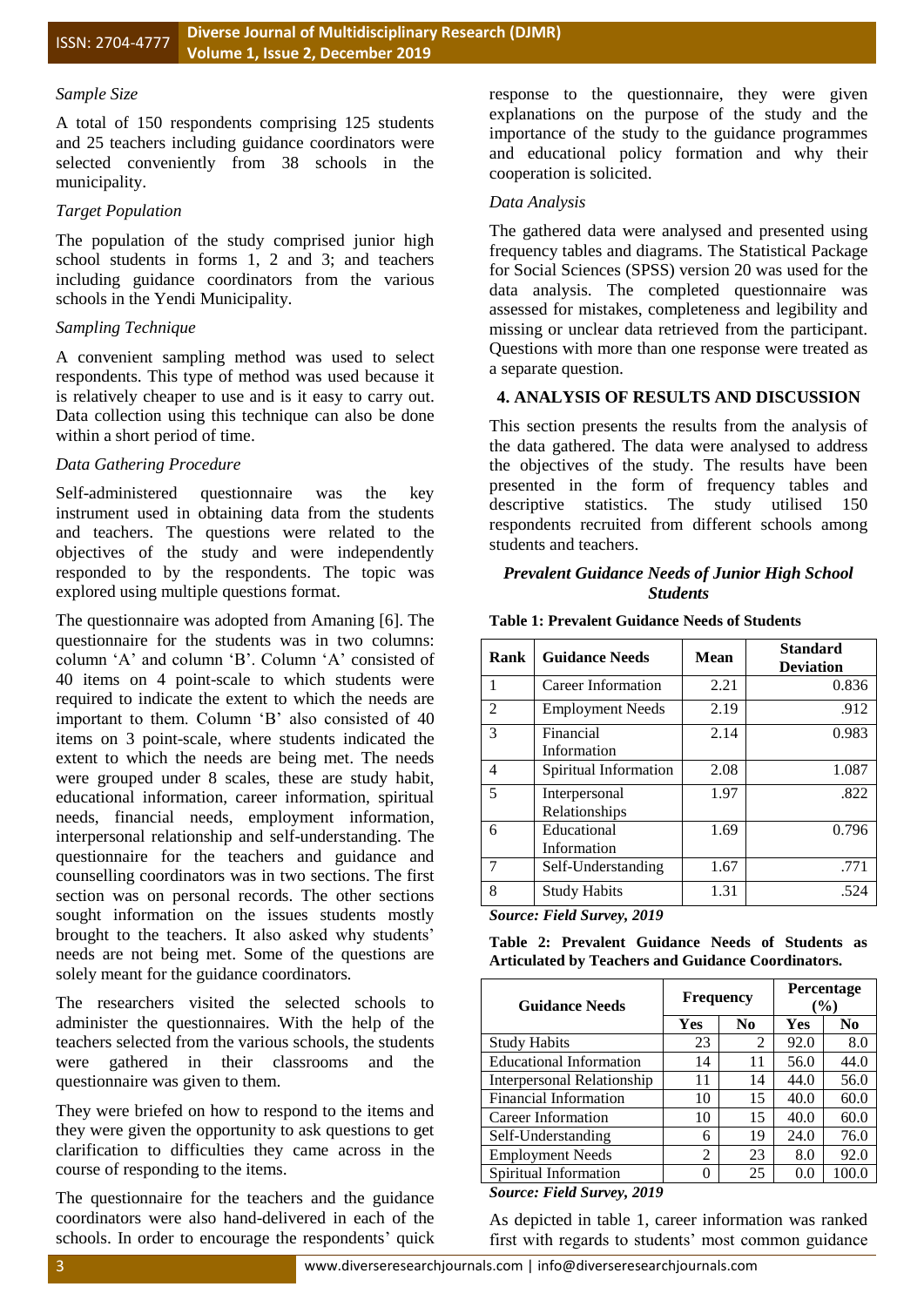needs. This was followed by employment needs, financial, and spiritual information. However, interpersonal relationships, educational information, self-understanding and study habits ranked  $5<sup>th</sup>$ ,  $6<sup>th</sup>$ ,  $7<sup>th</sup>$ and 8<sup>th</sup> respectively.

Study habits, educational information, interpersonal relationships, financial information and career information were seen as the most common needs of students by teachers and guidance coordinators. This was followed by self-understanding, and employment needs. However, teachers do not spiritual information as a common need for students. This is shown in table  $\mathcal{L}$ 

The findings from the study revealed that career information was a most important need among junior high school students. This revelation is in line with the finding of [15], [17], [18]. The rationale for students seeing career needs as the most prevalent may possibly be credited to the reality that the students of junior high school needed it which will facilitate them to decide the career that meet their interests, capacity and ambitions.

The study revealed that employment needs was ranked next to career needs as the most prevalent need among students of junior high school. This is supported by the findings of [3], [20], [21]. This finding could be as a result of the wish of young people to get employed after completion of school so as to make some income to meet their personal needs and also help their families financially.

The study also showed that financial information was one of the essential needs of junior high school students. This is in line with the findings of [22]. Students prioritising to know about financial needs may be as a result of wanting to get the required learning materials for their study and also pay for extra tuition in school.

The findings from the study also established that, spiritual needs were important to students of junior high school. This revelation could be as a result of some students who in a way do not have their needs being met, wants to seek divine intervention if God will listen or care for them.

From the study, it is revealed that interpersonal relationships were of least concerns of junior high school students. This current study does not support the studies conducted by [3], [19]. The basis for the present result may be that, students in the Yendi Municipality are not conscious of the importance of interpersonal relationships in their lives. Interpersonal relationships will help students to feel valuable to themselves and their colleagues.

The study exposed that students of junior high school in the Yendi Municipality did not regard educational information needs as a main concern. However, [15] argued that about 89% of students in Lebanon required

to be acquainted with educational information. The reason for this finding could be that, students in the Yendi Municipality are already fulfilled with the knowledge concerning educational information and hence, do not need to prioritise it.

Self-understanding was not a main concern for students of junior high school in the Yendi Municipality. This finding goes contrary to that of [3, 18]. Students do not prioritise self-understanding may be that they do not know its significance. Selfunderstanding is very essential in guidance and counselling. This will enable students to put together sensible professional and educational choices.

Furthermore, it was revealed from findings that study habits were not important to students' needs. This finding is not in agreement with [5, 13]. It is a major and essential need to students but those in the Yendi Municipality may possibly not deem it as a most important need. The explanation of this could have emanated from the reality that the researchers emphasised on students in the Yendi township during their survey and did not cater for those in the rural areas.

# *The Extent the Guidance Needs of Students Are Met*

**Table 3: The Extent of Students' Needs Being Met**

| Rank | <b>Guidance Needs</b>          | Mean | <b>Standard</b><br><b>Deviation</b> |
|------|--------------------------------|------|-------------------------------------|
| 1    | Educational<br>Information     | 2.29 | .608                                |
| 2    | Interpersonal<br>Relationships | 2.20 | .631                                |
| 3    | <b>Study Habits</b>            | 2.13 | .692                                |
| 4    | Financial<br>Information       | 2.13 | .640                                |
| 5    | Career<br>Information          | 2.04 | .651                                |
| 6    | Employment<br>Needs            | 1.99 | .630                                |
| 7    | Self-<br>Understanding         | 1.99 | .663                                |
| 8    | Spiritual<br>Information       | 1.96 | .711                                |

*Source: Field Survey, 2019*

**Table 4: The Extent of Students' Needs Being Met as Articulated by Teachers and Guidance Coordinators.**

| <b>Guidance Needs</b>          | <b>Frequency</b> |     | <b>Percentage</b><br>(%) |                |
|--------------------------------|------------------|-----|--------------------------|----------------|
|                                | Yes              | No. | <b>Yes</b>               | N <sub>0</sub> |
| Interpersonal Relationship     |                  | 24  | 4.0                      | 96.0           |
| Self-Understanding             | 3                | 22  | 12.0                     | 88.0           |
| <b>Employment Needs</b>        | 6                | 19  | 24.0                     | 76.0           |
| <b>Educational Information</b> | 6                | 19  | 24.0                     | 76.0           |
| Career Information             | 6                | 19  | 24.0                     | 76.0           |
| <b>Study Habits</b>            | 16               | 9   | 64.0                     | 36.0           |
| Financial Information          | 16               | 9   | 64.0                     | 36.0           |
| Spiritual Information          | 16               | 9   | 64.0                     | 36.0           |
| Source: Field Survey, 2019     |                  |     |                          |                |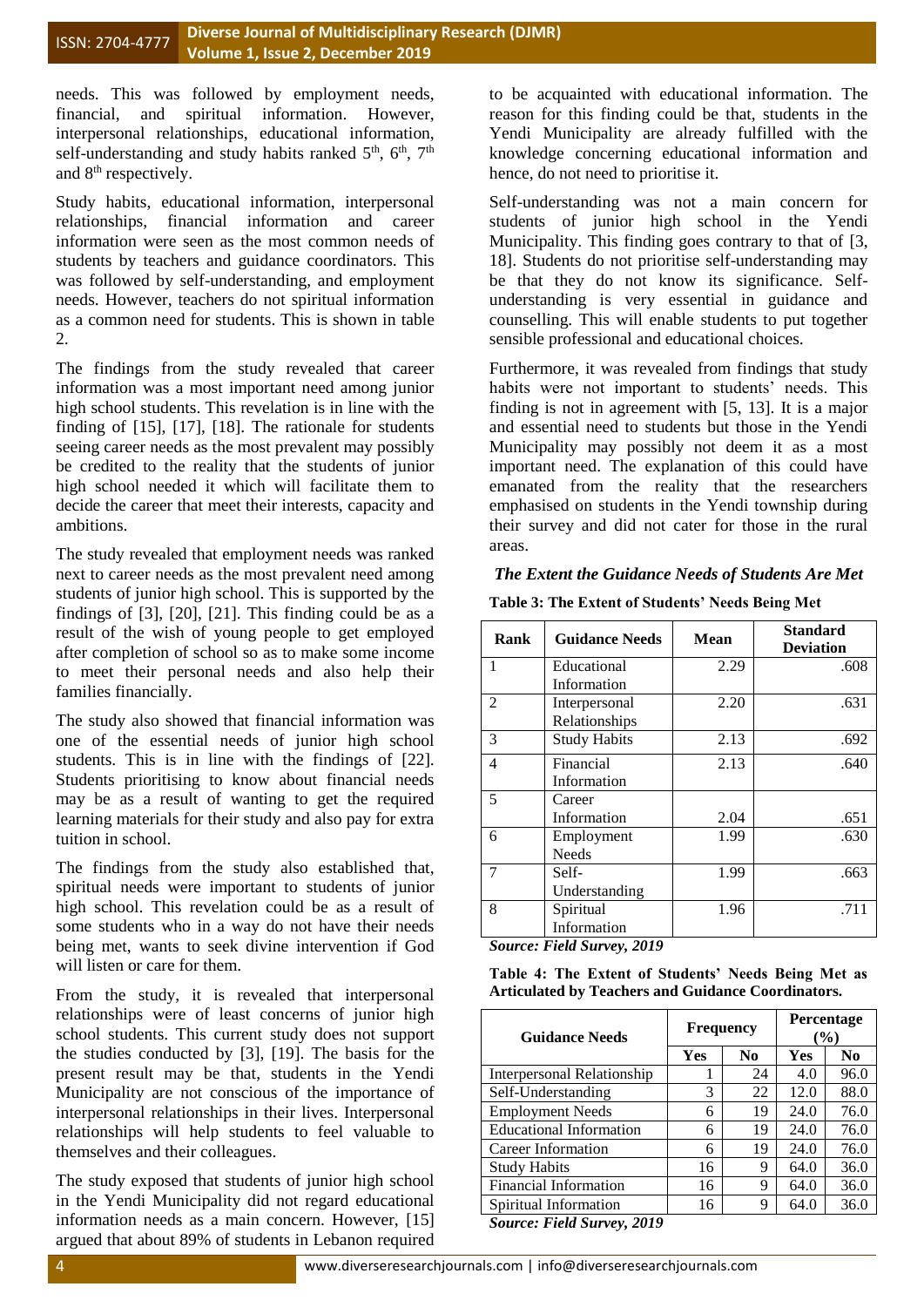From table 3 above, educational needs was the most common need which was effectively met by students. This was followed by interpersonal relationships, study habits, financial information and career information. However, employment needs, self-understanding and spiritual information ranked  $6<sup>th</sup>$ ,  $7<sup>th</sup>$  and  $8<sup>th</sup>$ respectively.

As illustrated in table 4, it was established that 4.0%  $(n=1)$  of the respondents pointed out that interpersonal relationships were effectively met whiles 96.0% (n=24) pointed out that they were not met. Selfunderstanding needs were met as noted by 12.0%  $(n=3)$  whiles 88.0%  $(n=22)$  noted that they were not met. Also, 24.0% (n=6) representing employment needs, educational information and career information needs each were met whiles 76.0% each showed that they were not met. Furthermore, 64.0% of the respondents attested that study habits, financial information and spiritual needs each were of the view that those needs were met whiles 36.0% stated otherwise.

It was established from the findings that educational needs and interpersonal relationships were seen by students and teachers alike to be met more than career and spiritual needs. This finding supports that of [3] which revealed that career and employment needs of students were not effectively met.

The study also discovered that spiritual needs were not a main concern for students in the Yendi Municipality. This result is supported by the study of [16] which established that spiritual needs happened not to be a prevailing worry for students. This could be as result of the Yendi town being dominated by religious people; hence, students do not find it necessary to seek that information in school.

Career, employment and self-understanding needs should be given attention in the junior high schools to enhance the career and professional growth of students.

# *Reasons Why Students Not Having Their Guidance Needs Adequately Met*

Majority of the respondents indicated that lack of qualified guidance coordinators and inadequate knowledge of students' guidance needs representing 76.0% each are the most reasons why students' guidance needs are not properly met. 56.0% indicated that lack of funds for guidance and counselling programmes causes students not to have their needs being met. Also, 44.0% and 24.0% noted that lack of guidance office and heavy workloads on guidance coordinators respectively hinders students' guidance needs to be met whiles 20.0% and 8.0% attested that negative attitude of students towards guidance and counselling and negative attitude of headmaster/mistress towards guidance and counselling

respectively are some of the reasons why students' guidance needs are not met. This is shown in table 5.

| <b>Response</b>                                                                                                           | <b>Frequency</b> | Percentage<br>(%) |
|---------------------------------------------------------------------------------------------------------------------------|------------------|-------------------|
| Lack of qualified guidance<br>coordinators                                                                                | 19               | 76.0              |
| Inadequate knowledge of<br>students' guidance needs                                                                       | 19               | 76.0              |
| Lack of funds for guidance and<br>counselling programmes                                                                  | 14               | 56.0              |
| Lack of guidance office                                                                                                   | 11               | 44.0              |
| Heavy workloads on guidance<br>coordinators                                                                               | 6                | 24.0              |
| Negative attitude of students<br>towards guidance and<br>counselling                                                      | 5                | 20.0              |
| Negative attitude of<br>headmaster/mistress towards<br>guidance and counselling<br>$\mathbf{r}$ $\mathbf{r}$ $\mathbf{r}$ | 2                | 8.0               |

*Source: Field Survey, 2019*

Lack of qualified guidance coordinators; inadequate knowledge of students' guidance needs; lack of funds for guidance and counselling programmes; and lack of guidance office were the major reasons why the guidance needs of students are not effectively met. This result is in line with the findings of [24].

## **5. SUMMARY, CONCLUSION AND RECOMMENDATIONS**

## *Summary*

The major purpose of the study was to identify the most important guidance needs of junior high school students in the Yendi Municipality of the Northern Region of Ghana.

The research sample involved JHS 1, 2 and 3 students; teachers including guidance coordinators. A total of 150 respondents were used in the study, of which the students were made up of 71 males and 54 females; and 25 teachers including eight (8) guidance coordinators. The tool used for the research was questionnaire set for students and teachers. A nonprobability technique was used in choosing the students and the teachers. The results were presented in the form of frequency tables and descriptive statistics.

The major findings of the research revealed that career needs, employment needs, financial, and spiritual information needs were the most important concern to students than interpersonal relationships, educational information, self-understanding and study habits.

The findings also established that lack of qualified guidance coordinators; inadequate knowledge of students' guidance needs; lack of funds for guidance and counselling programmes; and lack of guidance office were the central causes preventing guidance needs of students to be sufficiently met.